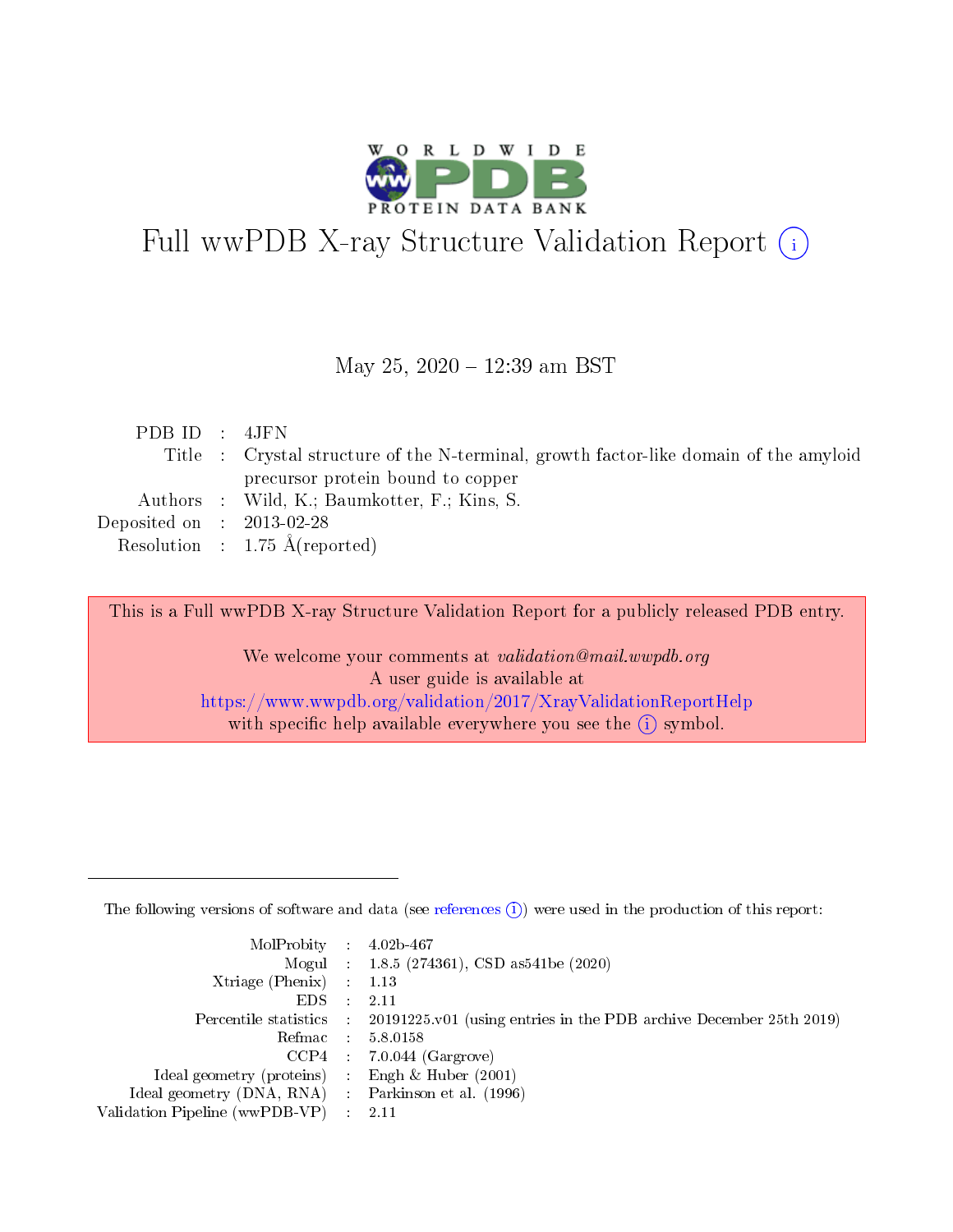## 1 [O](https://www.wwpdb.org/validation/2017/XrayValidationReportHelp#overall_quality)verall quality at a glance  $(i)$

The following experimental techniques were used to determine the structure: X-RAY DIFFRACTION

The reported resolution of this entry is 1.75 Å.

Percentile scores (ranging between 0-100) for global validation metrics of the entry are shown in the following graphic. The table shows the number of entries on which the scores are based.



| Metric                | Whole archive<br>$(\#\text{Entries})$ | Similar resolution<br>$(\#\text{Entries},\,\text{resolution}\,\,\text{range}(\textup{\AA}))$ |  |  |
|-----------------------|---------------------------------------|----------------------------------------------------------------------------------------------|--|--|
| $R_{free}$            | 130704                                | $2340(1.76-1.76)$                                                                            |  |  |
| Clashscore            | 141614                                | 2466 (1.76-1.76)                                                                             |  |  |
| Ramachandran outliers | 138981                                | $2437(1.76-1.76)$                                                                            |  |  |
| Sidechain outliers    | 138945                                | $2437(1.76-1.76)$                                                                            |  |  |
| RSRZ outliers         | 127900                                | $2298(1.76-1.76)$                                                                            |  |  |

The table below summarises the geometric issues observed across the polymeric chains and their fit to the electron density. The red, orange, yellow and green segments on the lower bar indicate the fraction of residues that contain outliers for  $>=3, 2, 1$  and 0 types of geometric quality criteria respectively. A grey segment represents the fraction of residues that are not modelled. The numeric value for each fraction is indicated below the corresponding segment, with a dot representing fractions  $\epsilon=5\%$  The upper red bar (where present) indicates the fraction of residues that have poor fit to the electron density. The numeric value is given above the bar.

| Mol | $\mathop{\mathrm{Chain}}$ | Length | Quality of chain |     |    |  |     |
|-----|---------------------------|--------|------------------|-----|----|--|-----|
|     |                           |        | 7%               |     |    |  |     |
|     |                           | 163    |                  | 53% | 8% |  | 38% |

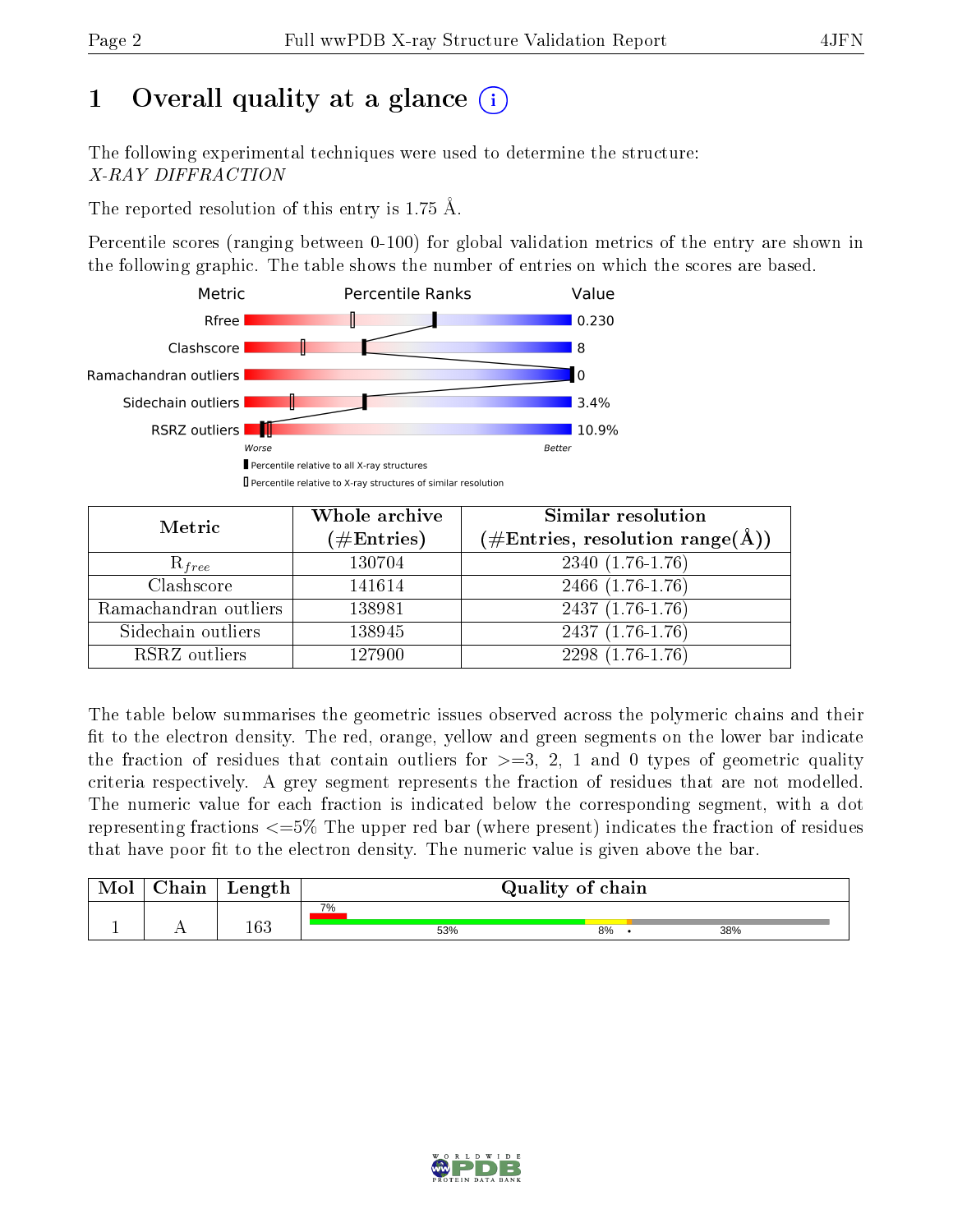## 2 Entry composition (i)

There are 4 unique types of molecules in this entry. The entry contains 884 atoms, of which 0 are hydrogens and 0 are deuteriums.

In the tables below, the ZeroOcc column contains the number of atoms modelled with zero occupancy, the AltConf column contains the number of residues with at least one atom in alternate conformation and the Trace column contains the number of residues modelled with at most 2 atoms.

Molecule 1 is a protein called Amyloid beta A4 protein.

| Mol | Chain   Residues | $\rm{Atoms}$ |     |     | $\text{ZeroOcc} \mid \text{AltConf} \mid \text{Trace}$ |  |  |  |
|-----|------------------|--------------|-----|-----|--------------------------------------------------------|--|--|--|
|     | $101\,$          | Total<br>825 | 522 | 144 | 150                                                    |  |  |  |

Molecule 2 is COPPER (II) ION (three-letter code: CU) (formula: Cu).

|  | $Mol$   Chain   Residues | – Atoms  |  | $\mid$ ZeroOcc $\mid$ AltConf |  |
|--|--------------------------|----------|--|-------------------------------|--|
|  |                          | Total Cu |  |                               |  |

• Molecule 3 is GLYCEROL (three-letter code: GOL) (formula:  $C_3H_8O_3$ ).



|  | $\text{Mol}$   Chain   Residues | Atoms     |  |  | $\rm ZeroOcc$   $\rm AltConf$ |  |
|--|---------------------------------|-----------|--|--|-------------------------------|--|
|  |                                 | Total C C |  |  |                               |  |

• Molecule 4 is water.

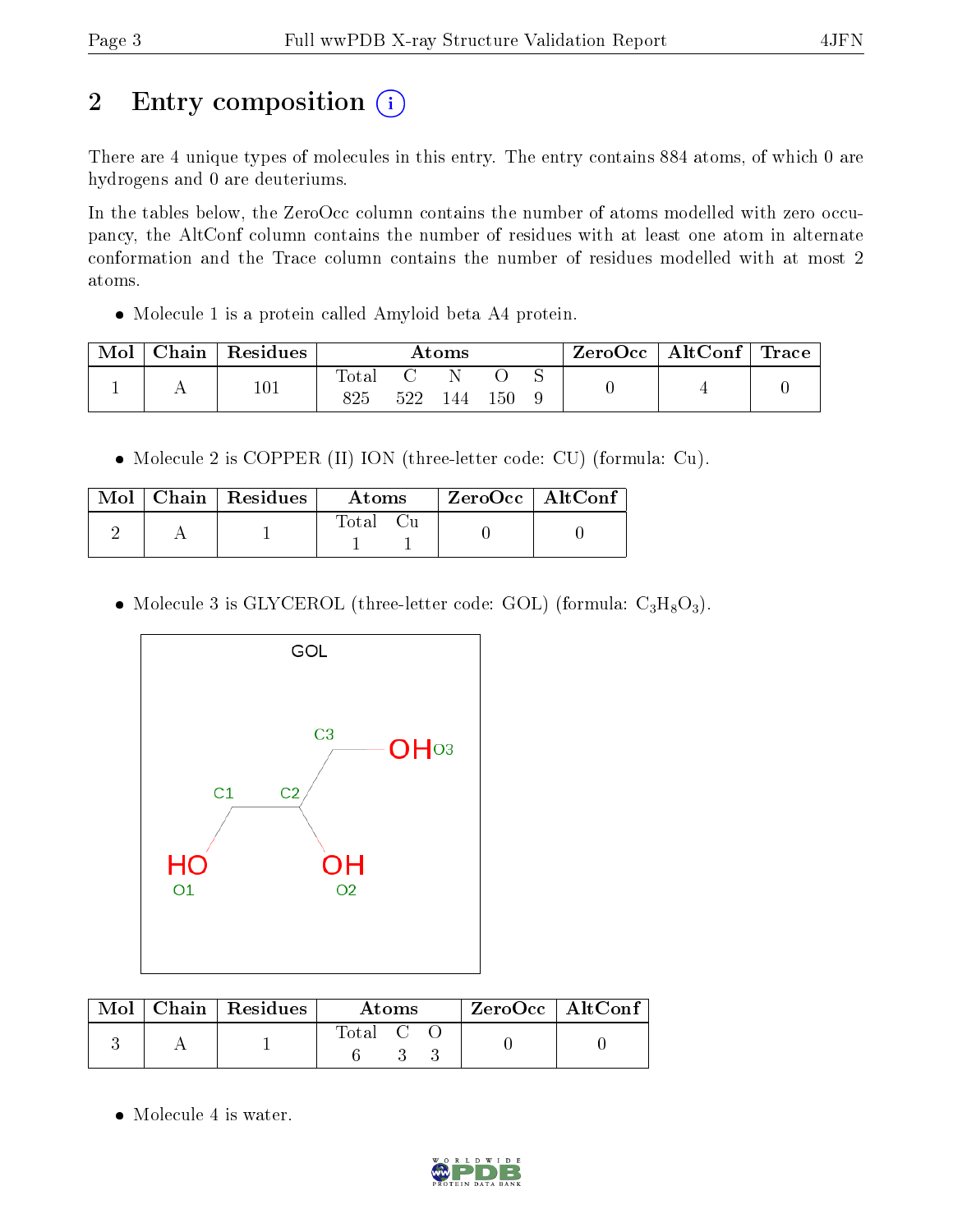|  | $Mol$   Chain   Residues | Atoms       | $ZeroOcc \mid AltConf \mid$ |
|--|--------------------------|-------------|-----------------------------|
|  | 耳の                       | Total<br>KΩ |                             |

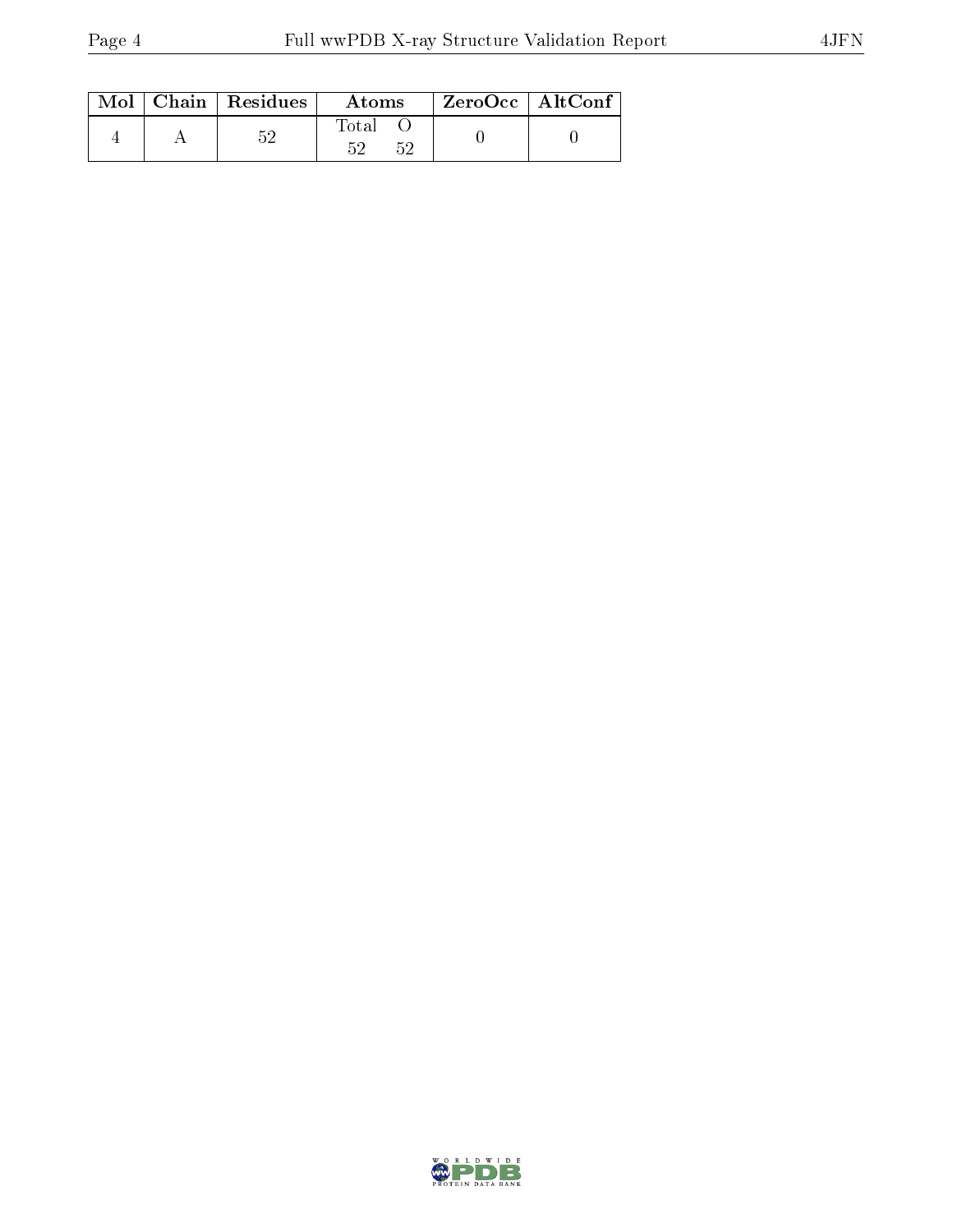## 3 Residue-property plots  $(i)$

These plots are drawn for all protein, RNA and DNA chains in the entry. The first graphic for a chain summarises the proportions of the various outlier classes displayed in the second graphic. The second graphic shows the sequence view annotated by issues in geometry and electron density. Residues are color-coded according to the number of geometric quality criteria for which they contain at least one outlier: green  $= 0$ , yellow  $= 1$ , orange  $= 2$  and red  $= 3$  or more. A red dot above a residue indicates a poor fit to the electron density (RSRZ  $> 2$ ). Stretches of 2 or more consecutive residues without any outlier are shown as a green connector. Residues present in the sample, but not in the model, are shown in grey.



• Molecule 1: Amyloid beta A4 protein

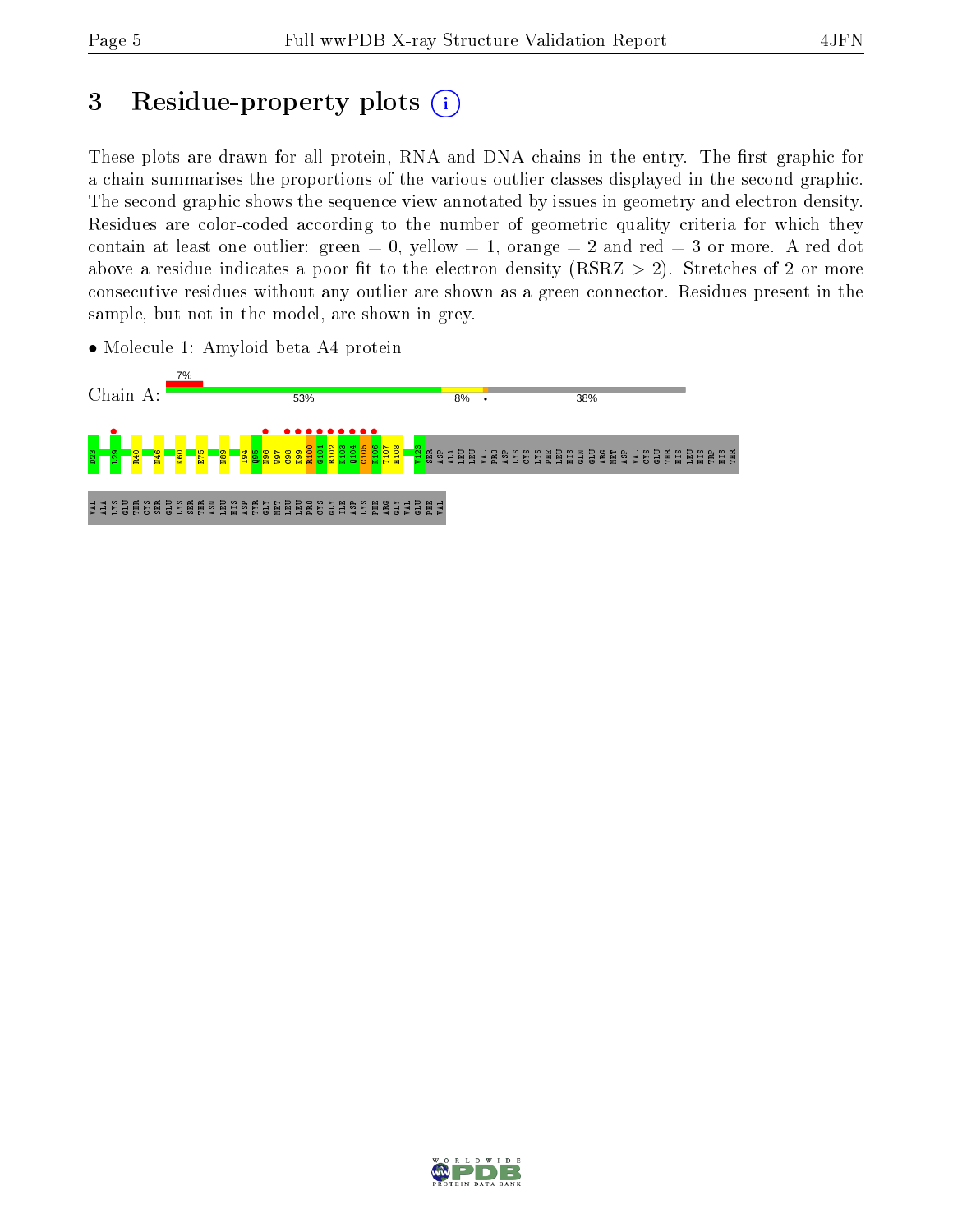## 4 Data and refinement statistics  $(i)$

| Property                                                             | Value                                            | Source     |
|----------------------------------------------------------------------|--------------------------------------------------|------------|
| Space group                                                          | P 21 21 21                                       | Depositor  |
| Cell constants                                                       | 49.07Å<br>$34.05\rm \AA$<br>$66.16\text{\AA}$    | Depositor  |
| a, b, c, $\alpha$ , $\beta$ , $\gamma$                               | $90.00^\circ$<br>$90.00^{\circ}$ $90.00^{\circ}$ |            |
| Resolution $(A)$                                                     | $30.28 - 1.75$                                   | Depositor  |
|                                                                      | $30.28 - 1.75$                                   | <b>EDS</b> |
| % Data completeness                                                  | $99.7(30.28-1.75)$                               | Depositor  |
| (in resolution range)                                                | 94.4 (30.28-1.75)                                | <b>EDS</b> |
| $R_{merge}$                                                          | (Not available)                                  | Depositor  |
| $\mathrm{R}_{sym}$                                                   | $(Not \ \overline{\text{available}})$            | Depositor  |
| $\langle I/\sigma(I) \rangle$ <sup>1</sup>                           | $2.47$ (at 1.75Å)                                | Xtriage    |
| Refinement program                                                   | PHENIX (phenix.refine: 1.8 1069)                 | Depositor  |
| $R, R_{free}$                                                        | $\overline{0.181}$ ,<br>0.230                    | Depositor  |
|                                                                      | 0.185,<br>0.230                                  | DCC        |
| $R_{free}$ test set                                                  | $\overline{555}$ reflections $(4.75\%)$          | wwPDB-VP   |
| Wilson B-factor $(A^2)$                                              | 23.6                                             | Xtriage    |
| Anisotropy                                                           | 1.039                                            | Xtriage    |
| Bulk solvent $k_{sol}(e/\mathring{A}^3)$ , $B_{sol}(\mathring{A}^2)$ | $0.37$ , $54.5$                                  | <b>EDS</b> |
| L-test for twinning <sup>2</sup>                                     | $< L >$ = 0.49, $< L2$ = 0.33                    | Xtriage    |
| Estimated twinning fraction                                          | No twinning to report.                           | Xtriage    |
| $F_o, F_c$ correlation                                               | 0.96                                             | <b>EDS</b> |
| Total number of atoms                                                | 884                                              | wwPDB-VP   |
| Average B, all atoms $(A^2)$                                         | 45.0                                             | wwPDB-VP   |

Xtriage's analysis on translational NCS is as follows: The largest off-origin peak in the Patterson function is  $10.31\%$  of the height of the origin peak. No significant pseudotranslation is detected.

<sup>&</sup>lt;sup>2</sup>Theoretical values of  $\langle |L| \rangle$ ,  $\langle L^2 \rangle$  for acentric reflections are 0.5, 0.333 respectively for untwinned datasets, and 0.375, 0.2 for perfectly twinned datasets.



<span id="page-5-1"></span><span id="page-5-0"></span><sup>1</sup> Intensities estimated from amplitudes.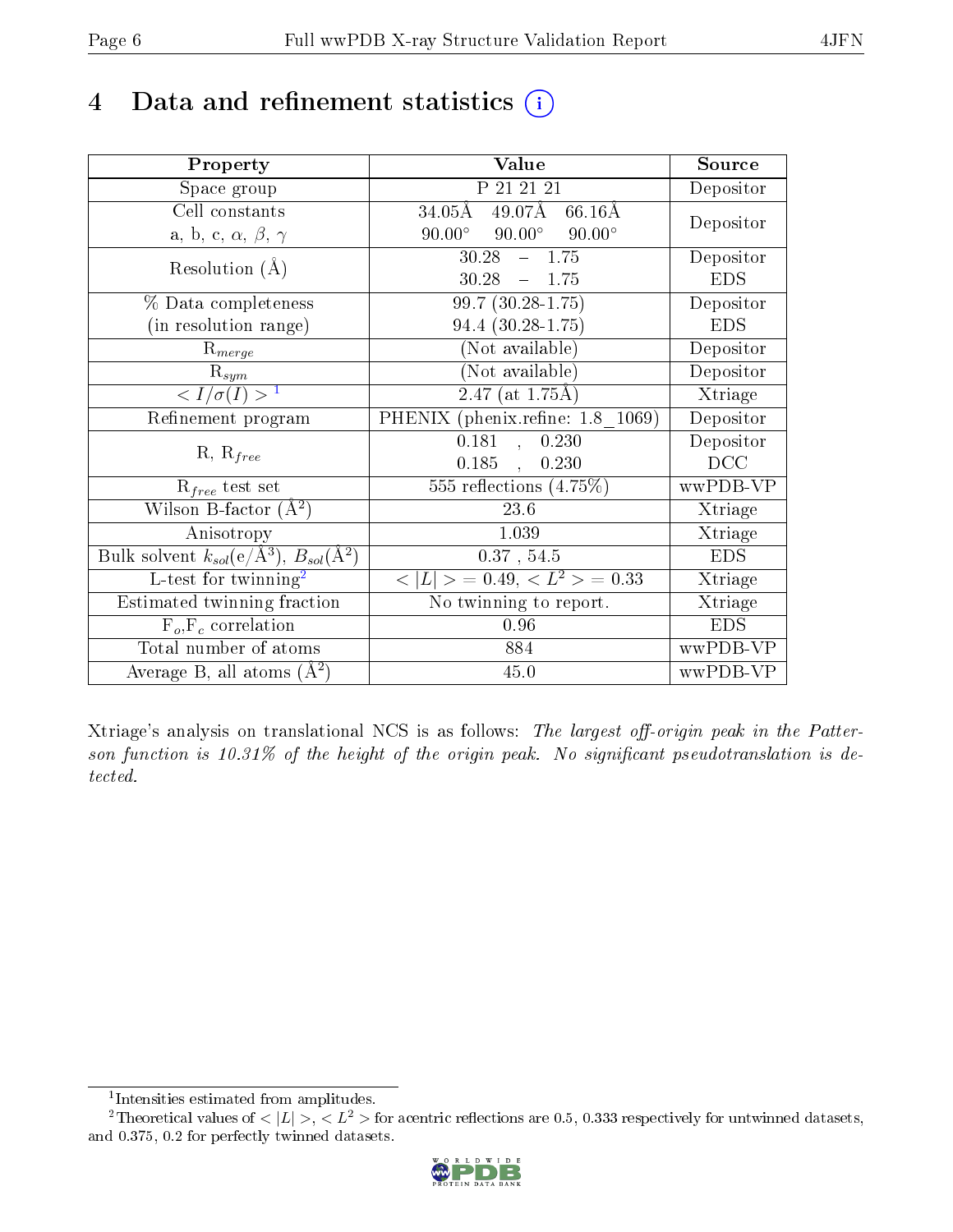## 5 Model quality  $(i)$

### 5.1 Standard geometry  $(i)$

Bond lengths and bond angles in the following residue types are not validated in this section: GOL, CU

The Z score for a bond length (or angle) is the number of standard deviations the observed value is removed from the expected value. A bond length (or angle) with  $|Z| > 5$  is considered an outlier worth inspection. RMSZ is the root-mean-square of all Z scores of the bond lengths (or angles).

|  | $Mol$   Chain |      | Bond lengths                    | Bond angles |        |  |
|--|---------------|------|---------------------------------|-------------|--------|--|
|  |               |      | RMSZ $ #Z  > 5$ RMSZ $ #Z  > 5$ |             |        |  |
|  |               | 0.34 | 0/857                           | 0.54        | 0/1164 |  |

There are no bond length outliers.

There are no bond angle outliers.

There are no chirality outliers.

There are no planarity outliers.

#### 5.2 Too-close contacts  $(i)$

In the following table, the Non-H and H(model) columns list the number of non-hydrogen atoms and hydrogen atoms in the chain respectively. The H(added) column lists the number of hydrogen atoms added and optimized by MolProbity. The Clashes column lists the number of clashes within the asymmetric unit, whereas Symm-Clashes lists symmetry related clashes.

|  |     |     | Mol   Chain   Non-H   H(model)   H(added)   Clashes   Symm-Clashes |
|--|-----|-----|--------------------------------------------------------------------|
|  | 825 | 808 |                                                                    |
|  |     |     |                                                                    |
|  |     |     |                                                                    |
|  |     |     |                                                                    |
|  |     |     |                                                                    |

The all-atom clashscore is defined as the number of clashes found per 1000 atoms (including hydrogen atoms). The all-atom clashscore for this structure is 8.

All (13) close contacts within the same asymmetric unit are listed below, sorted by their clash magnitude.

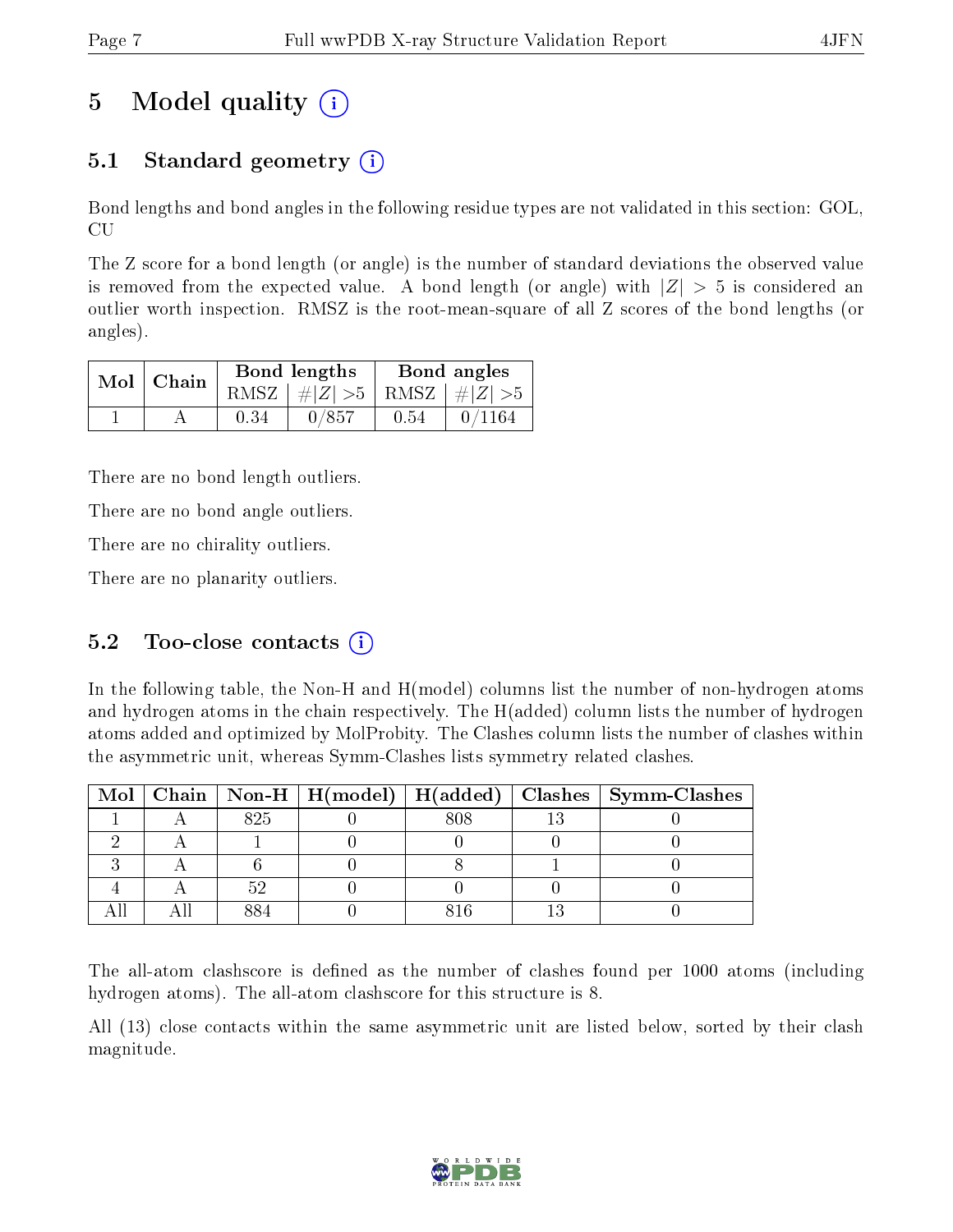| Atom-1            | Atom-2                     | Interatomic<br>distance $(A)$ | Clash<br>overlap $(A)$ |
|-------------------|----------------------------|-------------------------------|------------------------|
| 1: A:98: CYS: HA  | 1: A:105: CYS:HB3          | 1.52                          | 0.91                   |
| 1:A:40:ARG:HG2    | 1: A:99: LYS: HG2          | 1.80                          | 0.62                   |
| 1:A:107:THR:OG1   | 1: A: 108: HIS: N          | 2.40                          | 0.55                   |
| 1: A:94: ILE: HB  | 1: A:97 B :TRP:NE1         | 2.21                          | 0.55                   |
| 1: A:46: ASN: HA  | 3:A:202:GOL:H32            | 1.92                          | 0.52                   |
| 1: A:96: ASN:HB3  | $1:A:\overline{105:CYS:O}$ | 2.10                          | 0.51                   |
| 1: A:60: LYS: NZ  | 1: A: 75: GLU: OE1         | 2.32                          | 0.50                   |
| 1:A:100:ARG:HD2   | 1: A:100:ARG:HA            | 1.67                          | 0.46                   |
| 1: A:98: CYS:CA   | 1:A:105:CYS:HB3            | 2.36                          | 0.45                   |
| 1:A:40:ARG:HA     | 1: A:99: LYS: HA           | 2.01                          | 0.43                   |
| 1:A:97[A]:TRP:HD1 | 1: A:98: CYS:N             | 2.17                          | 0.42                   |
| 1:A:40:ARG:HD3    | 1:A:97 B :TRP:HB3          | 2.03                          | 0.40                   |

There are no symmetry-related clashes.

### 5.3 Torsion angles (i)

#### 5.3.1 Protein backbone (i)

In the following table, the Percentiles column shows the percent Ramachandran outliers of the chain as a percentile score with respect to all X-ray entries followed by that with respect to entries of similar resolution.

The Analysed column shows the number of residues for which the backbone conformation was analysed, and the total number of residues.

| $\mid$ Mol $\mid$ Chain | Analysed                              |  | Favoured   Allowed   Outliers   Percentiles                |  |
|-------------------------|---------------------------------------|--|------------------------------------------------------------|--|
|                         | $103/163(63\%)$   97 (94\%)   6 (6\%) |  | $\begin{array}{ c c c c }\n\hline\n100 & 100\n\end{array}$ |  |

There are no Ramachandran outliers to report.

#### 5.3.2 Protein sidechains  $(i)$

In the following table, the Percentiles column shows the percent sidechain outliers of the chain as a percentile score with respect to all X-ray entries followed by that with respect to entries of similar resolution.

The Analysed column shows the number of residues for which the sidechain conformation was analysed, and the total number of residues.

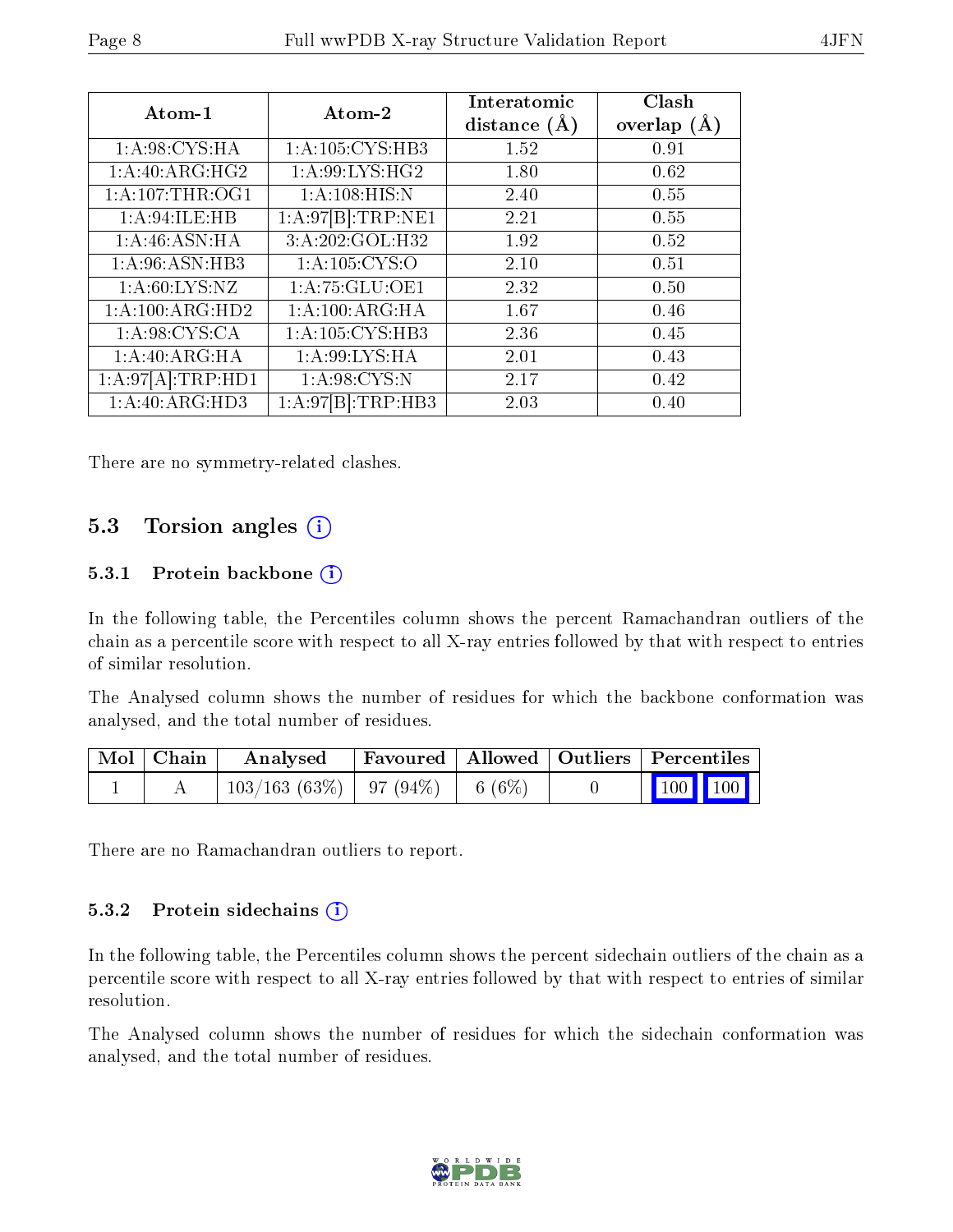| Mol   Chain | Analysed            | Rotameric   Outliers   Percentiles |             |       |  |  |
|-------------|---------------------|------------------------------------|-------------|-------|--|--|
|             | $\pm 93/146~(64\%)$ | 90 (97%)                           | $  3 (3\%)$ | 39 16 |  |  |

All (3) residues with a non-rotameric sidechain are listed below:

| Mol | Chain | Res | Type        |
|-----|-------|-----|-------------|
|     |       | 100 | ARG         |
|     |       | 102 | ${\rm ARG}$ |
|     |       | 105 |             |

Some sidechains can be flipped to improve hydrogen bonding and reduce clashes. There are no such sidechains identified.

#### $5.3.3$  RNA  $(i)$

There are no RNA molecules in this entry.

#### 5.4 Non-standard residues in protein, DNA, RNA chains (i)

There are no non-standard protein/DNA/RNA residues in this entry.

#### 5.5 Carbohydrates (i)

There are no carbohydrates in this entry.

### 5.6 Ligand geometry  $(i)$

Of 2 ligands modelled in this entry, 1 is monoatomic - leaving 1 for Mogul analysis.

In the following table, the Counts columns list the number of bonds (or angles) for which Mogul statistics could be retrieved, the number of bonds (or angles) that are observed in the model and the number of bonds (or angles) that are dened in the Chemical Component Dictionary. The Link column lists molecule types, if any, to which the group is linked. The Z score for a bond length (or angle) is the number of standard deviations the observed value is removed from the expected value. A bond length (or angle) with  $|Z| > 2$  is considered an outlier worth inspection. RMSZ is the root-mean-square of all Z scores of the bond lengths (or angles).

| $\parallel$ Type $\parallel$ Chain $\parallel$ Res $\parallel$ Link $\parallel$<br>Mol |     |     |        |       | Bond lengths |                                                                   |       | Bond angles |  |
|----------------------------------------------------------------------------------------|-----|-----|--------|-------|--------------|-------------------------------------------------------------------|-------|-------------|--|
|                                                                                        |     |     |        |       |              | Counts   RMSZ $\mid \#  Z  > 2$   Counts   RMSZ $\mid \#  Z  > 2$ |       |             |  |
|                                                                                        | GOL | 202 | $\sim$ | 0.5.5 | 0.36         |                                                                   | 5,5,5 | 0.28        |  |

In the following table, the Chirals column lists the number of chiral outliers, the number of chiral

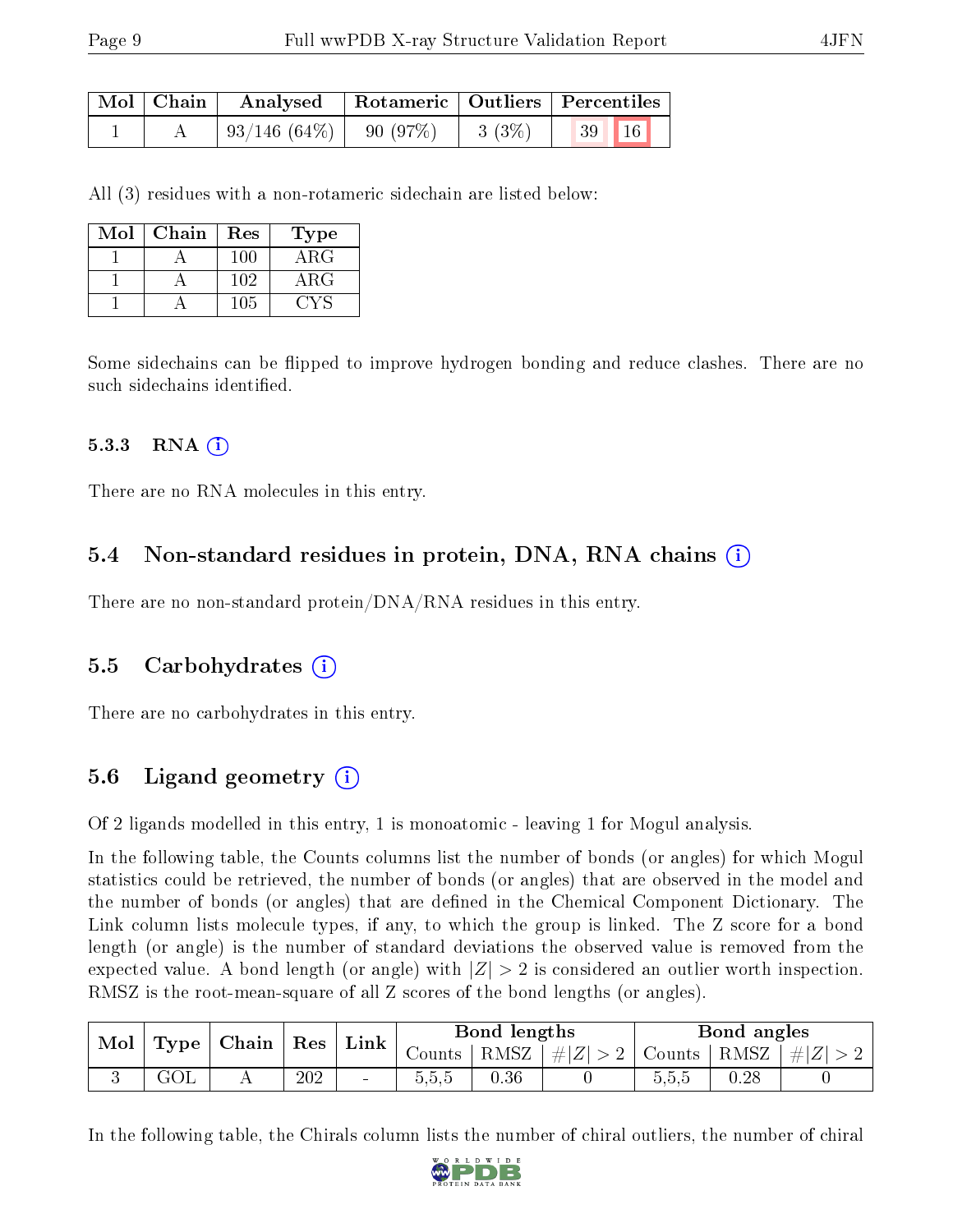centers analysed, the number of these observed in the model and the number defined in the Chemical Component Dictionary. Similar counts are reported in the Torsion and Rings columns. '-' means no outliers of that kind were identified.

|                     |                 |                          | Mol   Type   Chain   Res   Link   Chirals   Torsions   Rings |        |
|---------------------|-----------------|--------------------------|--------------------------------------------------------------|--------|
| $3 \mid \text{GOL}$ | $\frac{1}{202}$ | <b>Contract Contract</b> | $\frac{2}{4/4}$                                              | $\sim$ |

There are no bond length outliers.

There are no bond angle outliers.

There are no chirality outliers.

All (2) torsion outliers are listed below:

| $Mol$   Chain   Res   Type |     |      | Atoms               |
|----------------------------|-----|------|---------------------|
|                            | 202 | GOL. | $\vert$ O1-C1-C2-C3 |
|                            | 202 | GOL. | 01-C1-C2-O2         |

There are no ring outliers.

1 monomer is involved in 1 short contact:

|  |                 | Mol   Chain   Res   Type   Clashes   Symm-Clashes |
|--|-----------------|---------------------------------------------------|
|  | $202 \perp GOL$ |                                                   |

#### 5.7 [O](https://www.wwpdb.org/validation/2017/XrayValidationReportHelp#nonstandard_residues_and_ligands)ther polymers (i)

There are no such residues in this entry.

#### 5.8 Polymer linkage issues  $(i)$

There are no chain breaks in this entry.

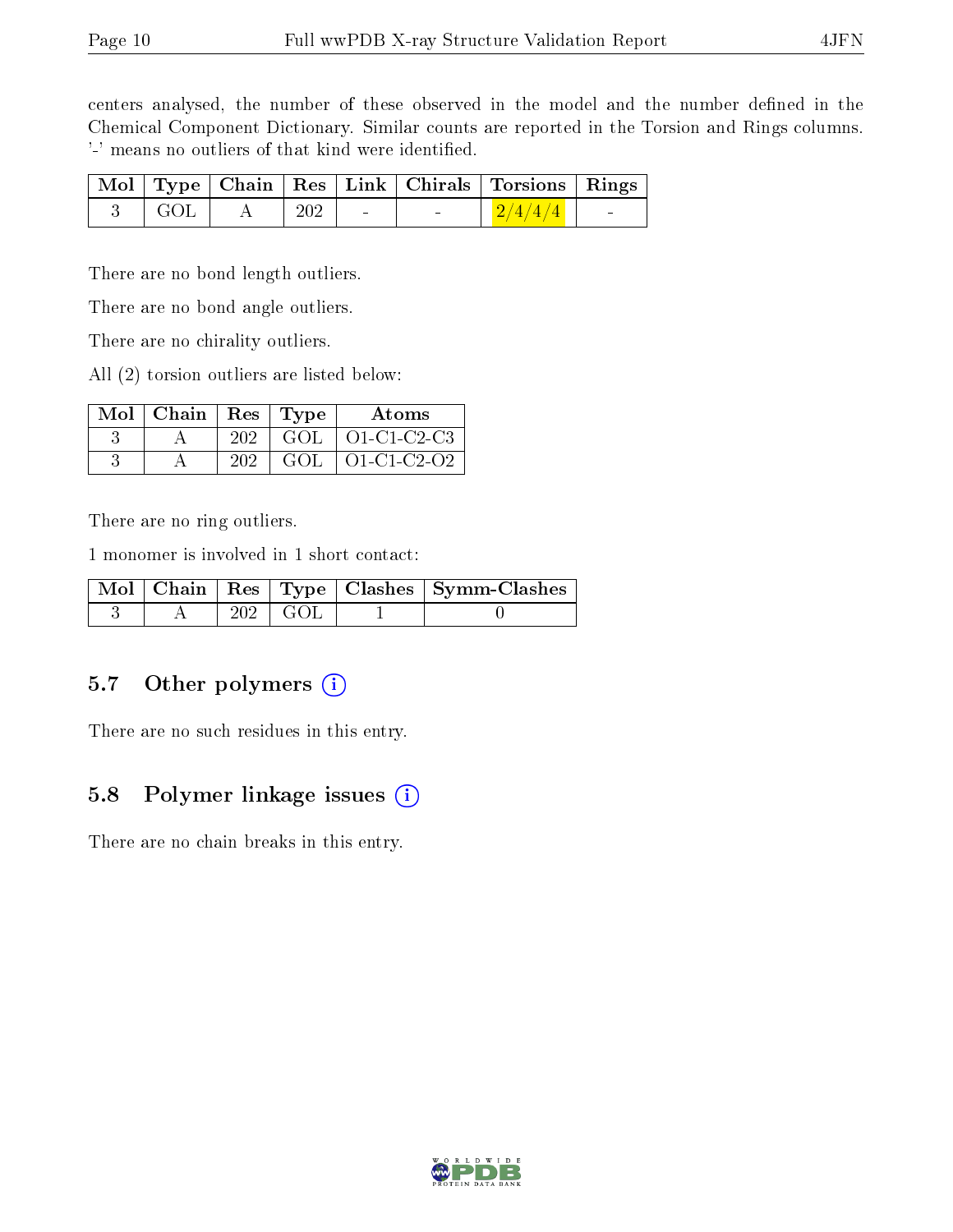### 6 Fit of model and data  $\left( \cdot \right)$

### 6.1 Protein, DNA and RNA chains (i)

In the following table, the column labelled  $#RSRZ> 2'$  contains the number (and percentage) of RSRZ outliers, followed by percent RSRZ outliers for the chain as percentile scores relative to all X-ray entries and entries of similar resolution. The OWAB column contains the minimum, median,  $95<sup>th</sup>$  percentile and maximum values of the occupancy-weighted average B-factor per residue. The column labelled  $Q< 0.9$  lists the number of (and percentage) of residues with an average occupancy less than 0.9.

| $\mid$ Mol $\mid$ Chain $\mid$ | $\blacksquare$ Analysed         | $ \langle \text{RSRZ}\rangle $ | $\#RSRZ>2$ $\Box$ OWAB(Å <sup>2</sup> ) $\Box$ Q<0.9 |  |  |
|--------------------------------|---------------------------------|--------------------------------|------------------------------------------------------|--|--|
|                                | $\pm 101/163$ (61\%) $\pm 0.72$ |                                | $11(10\%)$ 5 7 32, 42, 76, 86                        |  |  |

All (11) RSRZ outliers are listed below:

| Mol | Chain        | Res | <b>Type</b> | <b>RSRZ</b> |
|-----|--------------|-----|-------------|-------------|
| 1   | A            | 101 | GLY         | 11.1        |
| 1   | A            | 104 | GLN         | 7.4         |
| 1   | A            | 98  | <b>CYS</b>  | 7.3         |
| 1   | A            | 106 | LYS         | 4.2         |
| 1   | A            | 103 | LYS         | 4.2         |
| 1   | A            | 29  | LEU         | 4.2         |
| 1   | $\mathbf{A}$ | 100 | $\rm{ARG}$  | 4.0         |
| 1   | A            | 102 | ARG         | 4.0         |
| 1   | A            | 105 | CYS         | 3.3         |
| 1   | A            | 99  | LYS         | 3.0         |
|     |              | 96  | <b>ASN</b>  | 2.0         |

#### 6.2 Non-standard residues in protein, DNA, RNA chains (i)

There are no non-standard protein/DNA/RNA residues in this entry.

#### 6.3 Carbohydrates (i)

There are no carbohydrates in this entry.

#### 6.4 Ligands  $(i)$

In the following table, the Atoms column lists the number of modelled atoms in the group and the number defined in the chemical component dictionary. The B-factors column lists the minimum,